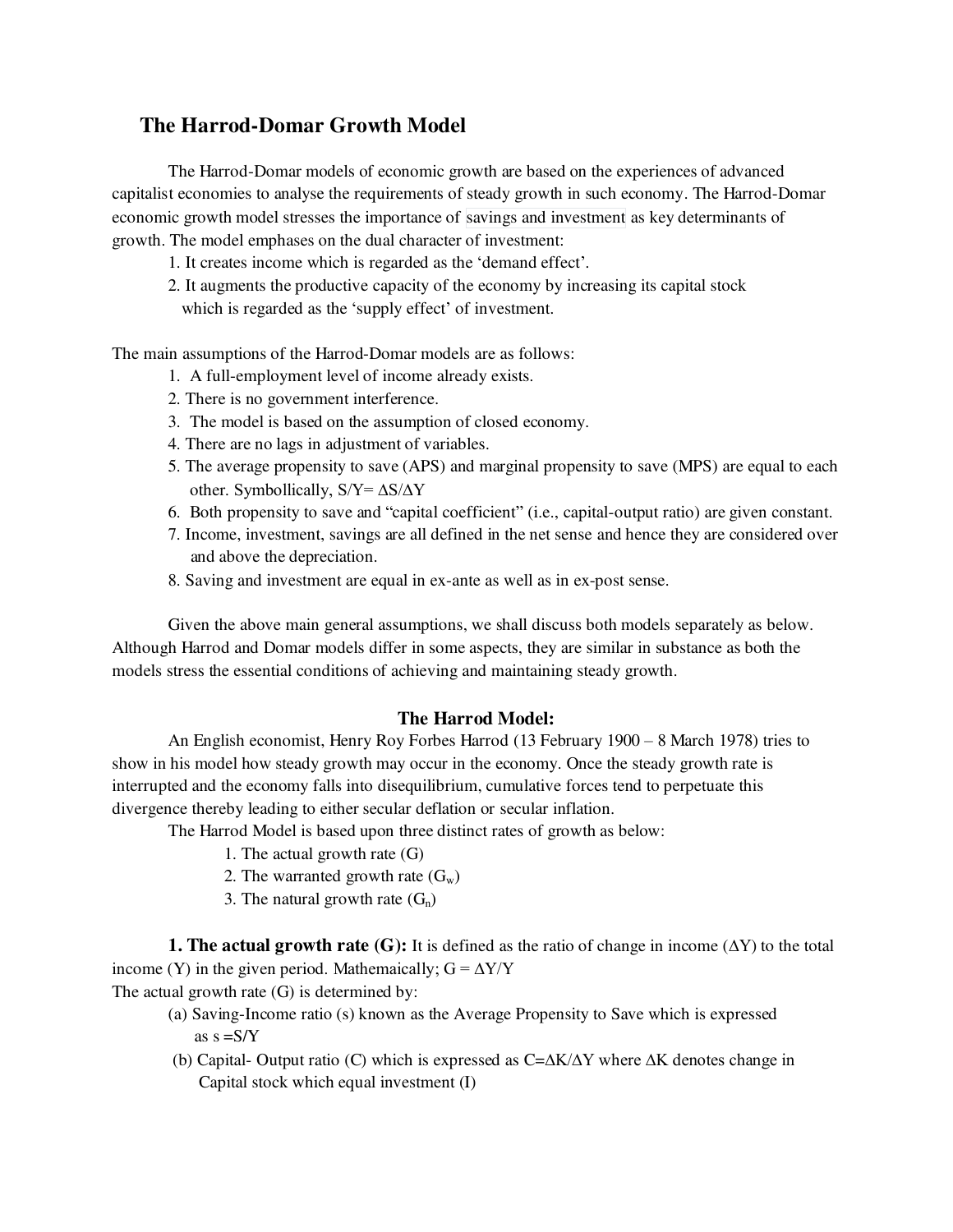The relationship between the actual growth rate and its determinants is expressed as:  $GC = s$  ------(1)

Now;

Since

$$
G = \frac{\Delta Y}{Y}
$$
  
\n
$$
C = \frac{\Delta K}{\Delta Y} = \frac{I}{\Delta Y}
$$
 [∵  $\Delta K = I$ ]  
\nBecause  
\n
$$
s = \frac{S}{Y}
$$
  
\nSubstituting the value of G, C, and s in equation (1), we get  
\n
$$
\frac{\Delta Y}{Y} \times \frac{I}{\Delta Y} = \frac{S}{Y}
$$
  
\nor  
\n
$$
\frac{I}{Y} = \frac{S}{Y}
$$
  
\nor  
\n
$$
I = S
$$

The above equation so derived explains that the condition for achieving the steady state growth is that ex-post (actual, realized) savings must be equal to ex-post investment.

**2. The warranted growth rate (G<sub>w</sub>):** Warranted growth Rate also known as Full-capacity growth rate refers to that growth rate of the economy when it is working at full capacity. In other words,  $G_w$  is interpreted as the rate of income growth required for full utilization of a growing stock of capital.

Warranted growth rate  $(G_w)$  is determined by capital-output ratio and saving- income ratio and their relationships is expressed as:

$$
G_w C_r = s
$$
  
or  $Gw = s/Cr$ 

where ;

Cr denotes the amount of capital-output ratio needed to maintain the warranted s denotes the saving-income ratio.

The above equation reflects that if the economy is to advance at the steady rate of Gw at its full capacity, income must grow at the rate of s/Cr per year.

**3. The natural growth rate (Gn):** The natural growth rate also known as the potential or the full employment rate of growth is the rate of economic growth required to maintain full employment. The natural growth rate regarded as 'the welfare optimum' by Harrod is the maximum growth rate which an economy can achieve with its available natural resources.

The Natural growth rate is determined by natural conditions such as labor force, natural resources, capital equipment, technical knowledge etc. The third fundamental relation in Harrod's model showing the determinants of natural growth rate is expressed as:  $G_nC_r = or \neq s$ 

### **Condition for the Achievement of Steady Growth:**

 According to Harrod, the economy can achieve steady growth when there is equality between G and  $G_w$  at the same time between C and  $C_r$ . This condition can be expressed as:  $G = G_w$  and  $C = C_r$ 

Harrod states that a slight deviation of G from  $G_w$  will lead the economy away and further away from the steady-state growth path. Thus, the equilibrium between G and Gw at this junction is considered as a knife-edge equilibrium.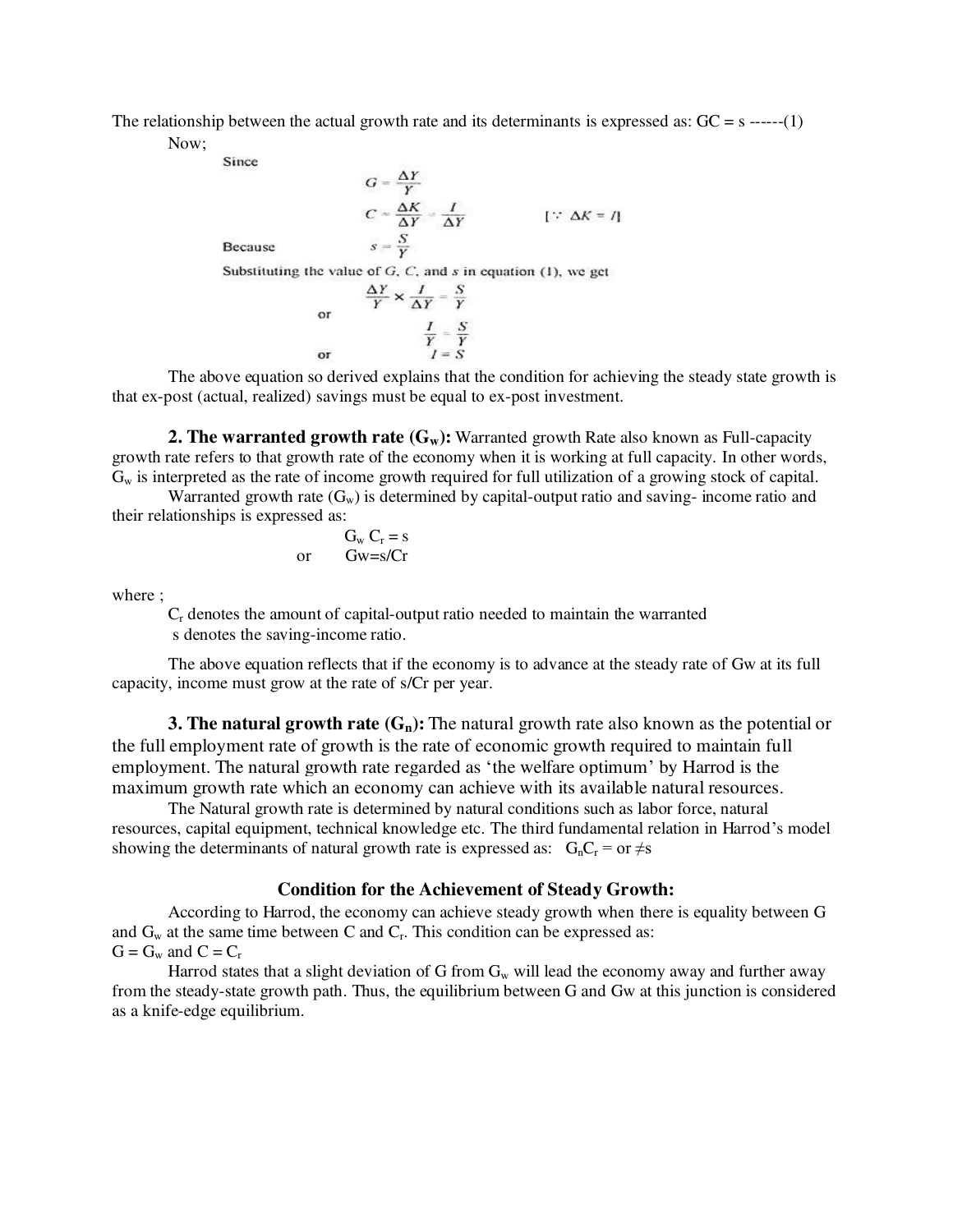#### **Instability of Growth:**

As discussed above, to achieve steady growth in economy, a balance between G and  $G_w$  must be maintained otherwise the economy will be in disequilibrium. Therefore, Harrod analysed two situations when equilibrium condition is not satisfied:

| $(i)$ If |      | $G > G_w$ <sup>*</sup> | $(ii)$ If |      | $G < G_w$ |
|----------|------|------------------------|-----------|------|-----------|
|          | then | $C < C$ ,              |           | then | C > C     |

The first situation implies that if such situation occurred, the economy will find itself in the quagmire of inflation. This is because under this situation, the growth rate of income being greater than the growth rate of output, the demand for output would exceed the supply of output.

In contrast, the second situation implies if such situation occurred, the economy will lead to secular stagnation because actual income grows more slowly than what is required by the productive capacity of the economy leading to an excess of capital goods (C>Cr).

For once if steady growth equilibrium path is disturbed, it is not self-correcting. Therefore, it follows that one of the major tasks of public policy is to bring G and Gw together in order to maintain long-run stability. For this purpose, Harrod introduces his third concept of the natural rate of growth. The whole argument can also be shown with the help of the following diagram:



As shown in Panel –(A) of the above figures, starting from the initial full employment level of income  $Y_0$ , the actual growth rate G follows the warranted growth path Gw up to point E through period  $t_2$ . However, from  $t_2$  onward G deviates from Gw and is higher than the latter. In subsequent periods, the deviation between the two becomes larger and larger.

As shown in Panel– $(B)$ , from period  $t_2$  onward, G deviates from Gw where G falls below Gw and the two continue to deviate further away in subsequent periods.

#### **Interaction of G, Gw and Gn:**

To achieve full employment equilibrium growth, the economy must satisfy the condition where  $G_n = G_w = G$ . But this is a knife-edge balance. For once there is any divergence between natural, warranted and actual rates of growth conditions of secular stagnation or inflation would be generated in the economy. The same argument can be shown through the following diagram: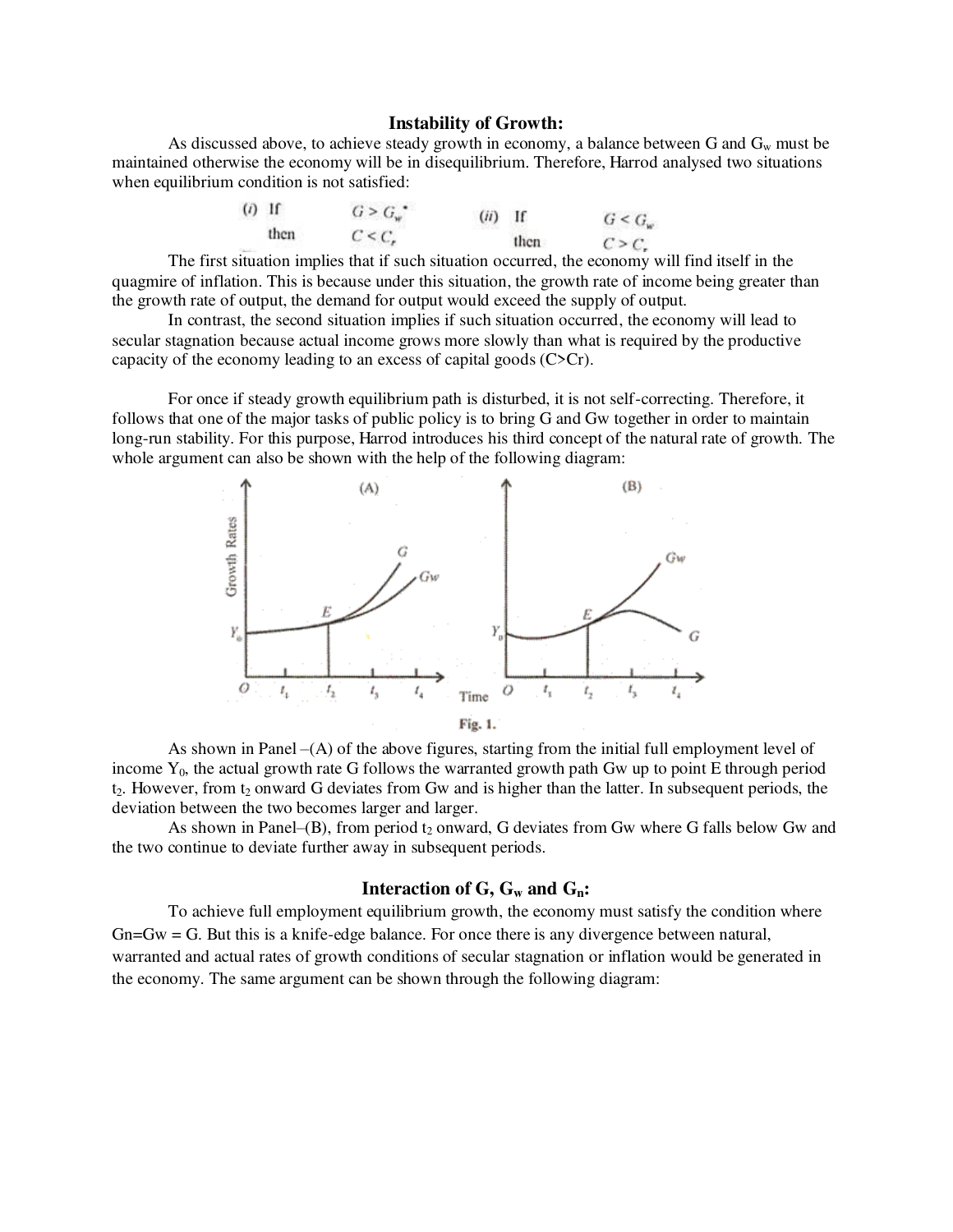

Fig. 2.

As shown in Panel-(A), if Gw>Gn, secular stagnation will develop resulting in unemployment. In such a situation, Gw is also greater than G for most of the time because the upper limit to the actual rate is set by the natural rate.

If Gw < Gn, secular inflation will develop in the economy. In such a situation, Gw is also less than G for most of the time as the one shown in Panel-(B) of the above diagram.

The instability in Harrod's model is due to the rigidity of its basic assumptions such a fixed production function, a fixed saving ratio, and a fixed growth rate of labor force. The policy implications of the model are that saving is a virtue in any inflationary gap economy and vice in a deflationary gap economy. Thus, in an advanced economy, s has to be moved up or down as the situation demands.

### **The Domar Model:**

[A Russian American](https://en.wikipedia.org/wiki/Russian_American) [economist,](https://en.wikipedia.org/wiki/Economist) Evsey David Domar (April 16, 1914 – April 1, 1997), builds his model from both demand as well as the supply side based on dual effect of investment and provided the solution for steady growth.

To simplify the model, the demand and the supply equation in the incremental form can be written as follows:

The demand side of the long-term effect of investment can be summarized and expressed through the following relation as:

 $\Delta Y_d = \Delta I$  (1/ $\alpha$ ) [Change in income ( $\Delta Y_d$ ) equals multiplier (1/ $\alpha$ ) times the Change in investment ( $\Delta I$ )] Or  $\Delta Yd = \frac{\Delta I}{\alpha}$ α ……………(1)

Where;

 $\alpha$  (Alpha) = Marginal propensity to save which is reciprocal of multiplier.

The supply size of investment can be summarized and expressed through the following relation

as:

 $\Delta Y_s = \sigma \Delta K$  [Change in output supply ( $\Delta Y_s$ ) equals the product of Change in real capital ( $\Delta K$ ) and capital Productivity ( $\sigma$ )] Or  $\Delta Y_s = \sigma I$ .............(2) [Since  $\Delta K = I$  where I denotes Net investment]

### **Equilibrium for Steady Growth:**

For achieving steady growth, aggregate demand and aggregate supply must be balanced as expressed below:

 $\Delta Y_d = \Delta Y_s$  ………………………….(3)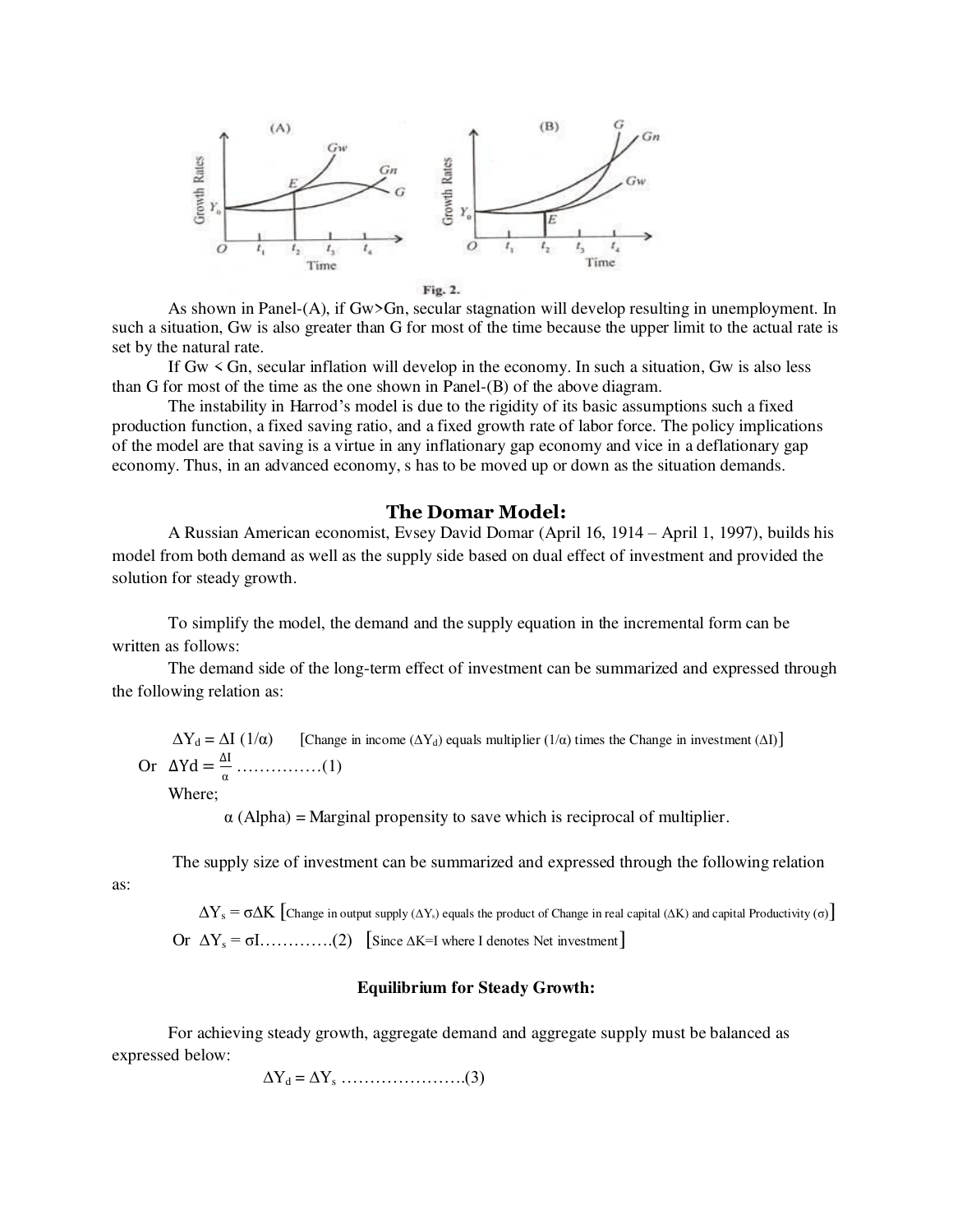By substituting the value of  $\Delta Y_d$  and  $\Delta Y_s$  from equations (1) and (2) respectively in equation (3), we get:

$$
\frac{\Delta I}{\alpha} = \sigma I
$$
  
Or  $\Delta I = \alpha \sigma I$ ........(4) [By Cross multiplying]  
Dividing both sides of equation (4) by I, we get;

$$
\frac{\Delta I}{I} = \alpha \sigma
$$
  
Or 
$$
\frac{\Delta Y}{Y} = \alpha \sigma
$$
............(5) [Since by assumption of the model  $\frac{\Delta I}{I} = \frac{\Delta Y}{Y}$ ]

The last Equation(5) explains that if steady growth is to be maintained, the income growth rate  $(\Delta Y/Y)$  should be equal to the product of marginal propensity to save  $(\alpha)$  and the productivity of capital (σ)(sigma).

Domar's condition of steady state growth can be explained with the help of numerical example. Suppose the productivity of capital (σ) is 25% and the marginal propensity to save  $((\alpha)$  is 12%, then;

$$
\frac{\Delta Y}{Y} = \frac{25}{100} \times \frac{12}{100} = \frac{3}{100} \text{ or } 3\%
$$
  
Or 
$$
\frac{\Delta I}{I} = \frac{25}{100} \times \frac{12}{100} = \frac{3}{100} \text{ or } 3\%
$$

I

Thus, the above numerical example shows that income and investment must grow at an annual rate of 3% if steady growth rate is to be maintained at full-employment. Any divergence from this 'golden path' will lead to cyclical fluctuations. Disequilibrium reflecting non-steady growth state would prevail if:

1)  $\frac{\Delta I}{I}$  ασ and the economy would experience inflation.

2)  $\frac{\Delta I}{I}$  *(* ασ and the economy would suffer from secular stagnation.

### **Diagram Representation of Domar Model:**

*Domar Model* can also be explained with the help of the following diagram as below:



As shown in the above figure, the line S(Y) passing through the origin indicates the level of saving corresponding to different levels of income.  $I_0I_0$ ,  $I_1I_1$  and  $I_2I_2$  are the various levels of